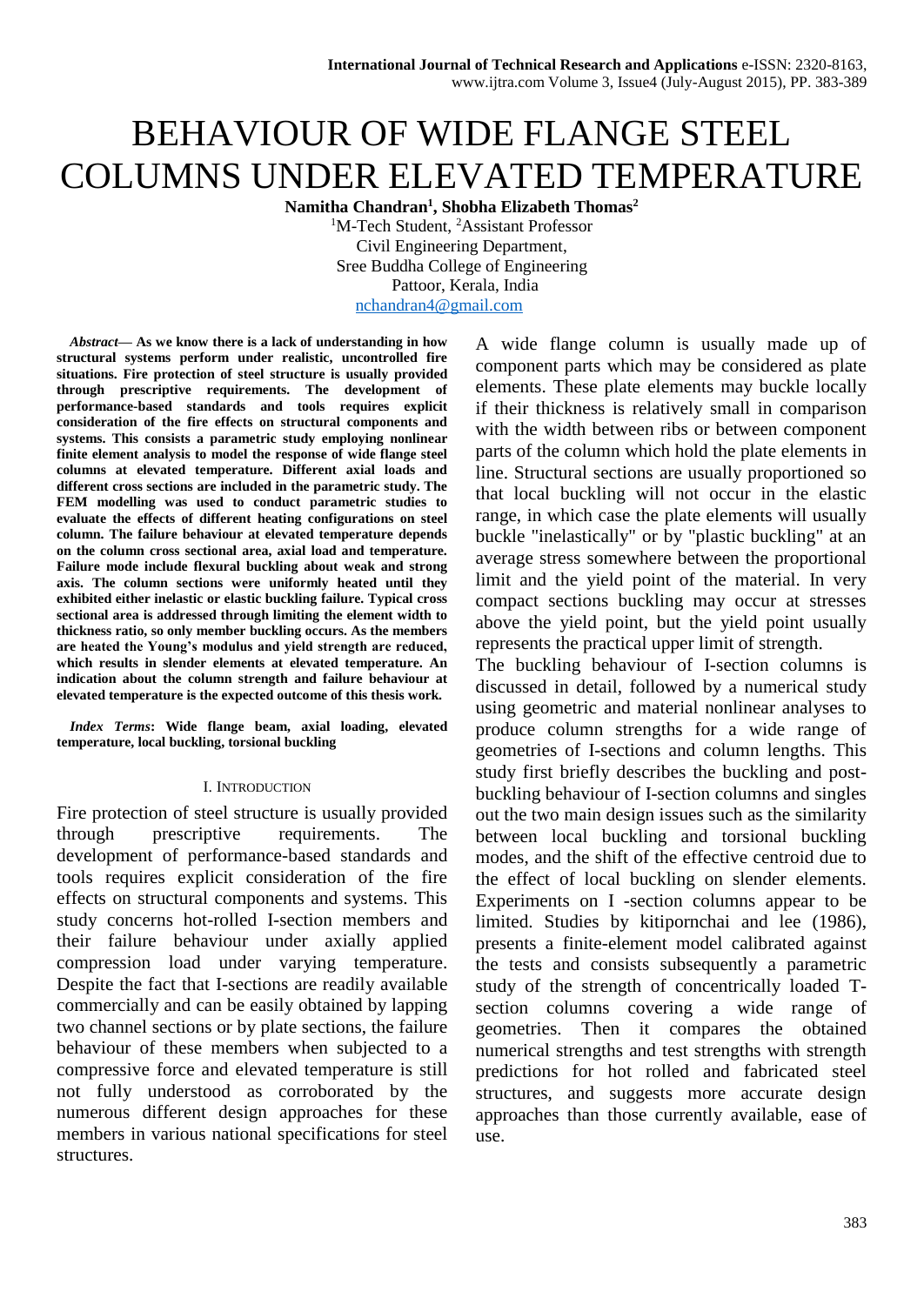The main objective of this study is to analyze the behavior of wide flange steel column under axial loading with varying temperature

Due to the problem that there is lack of understanding in how structural systems perform under realistic uncontrolled fire situations.The development of performance-based standards and tools requires explicit consideration of the fire effects on structural components and systems. This consists a parametric study employing nonlinear finite element analysis to model the response of wide flange steel columns at elevated temperature. Different axial loads and different cross sections are included in the parametric study. This study first briefly describes the buckling and post-buckling behaviour of I-section columns and singles out the two main design issues such as the similarity between local buckling and torsional buckling modes, and the shift of the effective centroid due to the effect of local buckling on slender elements. Then it compares the obtained numerical strengths and test strengths with strength predictions for hot rolled and fabricated steel structures, and suggests more accurate design approaches than those currently available..

## II. LITERATURE REVIEW

Study for centrally loaded columns of D. Talamona, J. M. Franssen, J. B. Schleich, and J. Kruppa, in 'Stability of steel columns in case of fire: numerical modelling' ,says that the shape of the buckling curve in case of fire is different from the shape observed at an ambient temperature. The results are more consistently presented when the relative slenderness is evaluated at the failure temperature. In this case, the buckling curve does not depend significantly on the temperature. The buckling coefficient increases with increasing nominal yield strength. The scatter between different sections or different buckling planes is not significant. Francisco Sena Cardoso and Kim J. R. Rasmussen, 'Behaviour and Design of Concentrically Loaded T-Section Steel Columns', motivated by the fact that the torsional and local buckling modes are similar for I -section, whereby design strength predictions may be conservative if accounting for both modes. The focus of the study is on columns compressed between pinned ends. A shell finite-element model capable of accurately predicting the failure behaviour of T-section columns when submitted to

geometric and material nonlinear analyses is calibrated against available experimental data. The development of residual stresses in T-section columns produced by cutting I-sections in half is first explained, including the initial bending of each T-section that results when an I-section is cut in half, followed by a comprehensive analysis of geometric imperfections.

John L. Dawe and Gilbert Y. Grondin, 'Inelastic buckling of steel plates', had comparison with 22 carefully conducted tests of web and flange type plates buckling in the inelastic range revealed that none of the sets of material properties resulted in uniformly accurate predicted values. Based on a semi-empirical analysis, a new set of material properties was developed. These properties resulted in close agreement between predicted and experimental plate buckling capacities for both web and flange type plates. Good agreement between predicted and experimental values was also found to exist for many specimens tested independently by several other investigators. J. Y. Richard Liew, N. E. Shanmugam, and S. L. Lee, 'Behaviour of thinwalled steel box columns under biaxial loading', had tests on welded thin-walled steel box columns subjected to biaxial loading show that the ultimate capacity of the columns drops significantly with an increase in the plate slenderness ratio. The drop becomes more significant in the case of biaxially loaded columns. Extensive measurements of welding residual stresses and initial column deflections were made. They were used in computing the load-carrying capacity of the columns. Results thus obtained showed the adverse effect of these imperfections on the failure load of test columns. A comparison of the experimental and theoretical failure loads shows that the analytical method is capable of predicting the ultimate load of thin-walled box columns under biaxial loading with reasonable accuracy. Nagarjun Krishnappa, Michel Bruneau, and Gordon P. Warn, 'Weak-Axis Behaviour of Wide Flange Columns Subjected to Blast', study says that high intensity, near field detonation producing large over pressures on the web of a wide flange column can result in highly localized web deformations, fractures along the web-to-flange joint, and create a hole in the column web (depending on the proximity of the charge); this indicates that loading perpendicular to the weak axis of bending is a critical scenario to be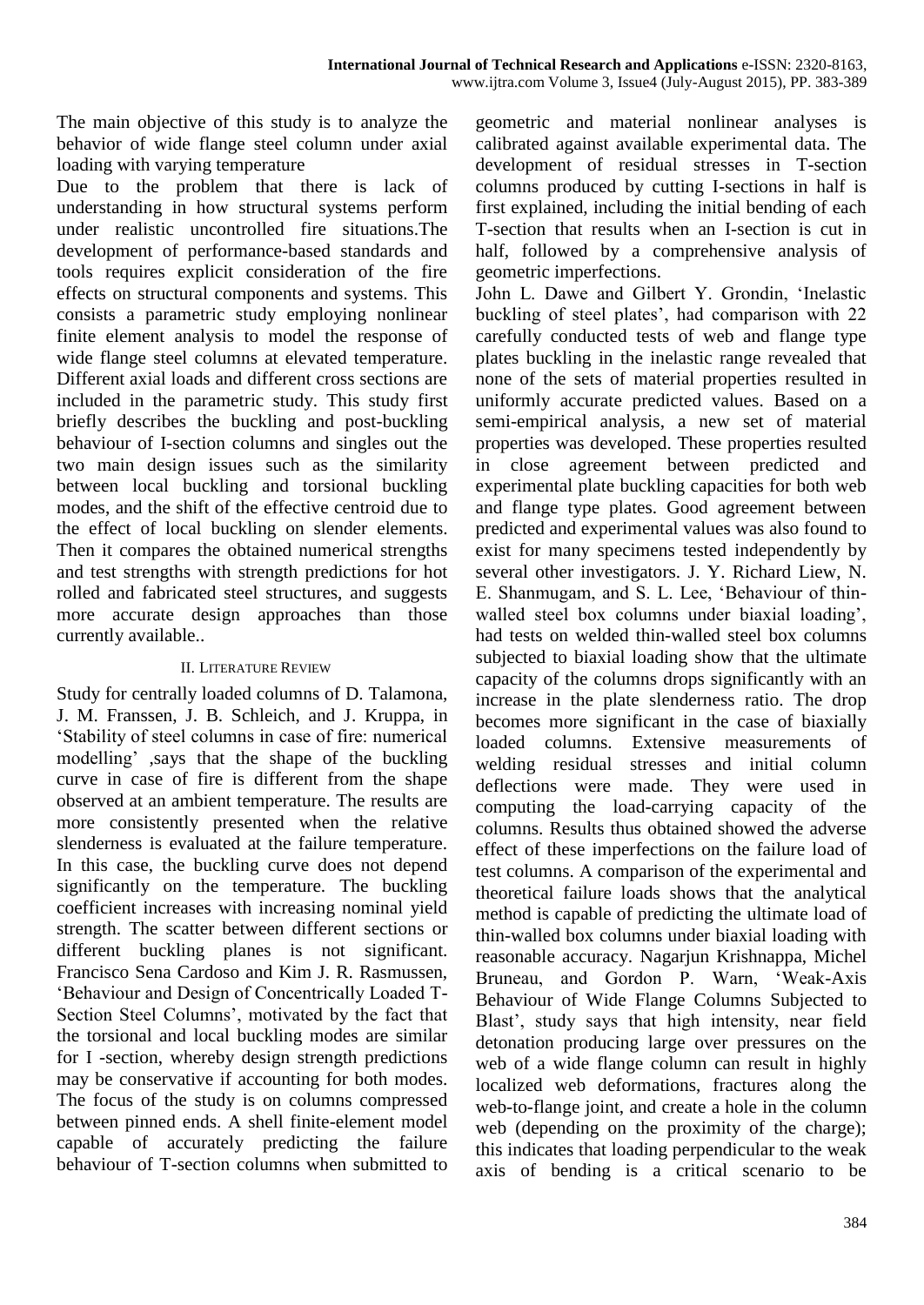considered for the blast resistant design of wide flange columns.

• Materials and Methodology

The material which is mainly used in this thesis work is structural steel to analyses its behaviour when it is subjected to fire exposure situation. The structural steel section mainly preferred for the analysis is Wide Flange I-sections. Finite Element Method is used for the analysis to investigate this coupled structural and thermal behaviour.

#### *A. Basic concepts of wide flange column*

Learning the basic concepts such as its component parts which may be considered as plate elements or structural sections which are usually proportioned so that local buckling will not occur in the elastic range, in which case the plate elements will usually buckle "inelastically" or by "plastic buckling" at an average stress somewhere between the proportional limit and the yield point of the material. In very compact sections buckling may occur at stresses above the yield point, but the yield point usually represents the practical upper limit of strength. So wide flange I sections are selected for the analysis covering the entire range from ISWB 150, ISWB 175, ISWB 350 and ISWB 400. Dimensions and specifications of rolled steel beam sections are given in the table 3.1. In most of the situations, height of the column is about 3m.

In common circumstances, the maximum temperature of a fully developed building fire will rarely exceed 950°C. The average gas temperature in a fully developed fire is not likely to reach 800°C.Temperatures of fires that have not developed to post-flashover stage will not exceed 500°C. So that a temperature range of 27°C to 700°C selected for the analysis.

Specifications of the column Specimen Analysed

- $\bullet$  Shape –I sections
- Size ISWB 150, 175, 350  $& 400$
- Height of column 3m
- Temperature range 27°C to 700°C
- Period of exposure 30 minutes
- Support conditions
	- a) Effectively held in position at both ends but not restrained against rotation
	- b) Effectively held in position at both ends and restrained against rotation at one end

c) Effectively held in position and restrained against rotation at both ends

Physical Properties of structural steel irrespective of its grade may be taken as:

- $-$  Density, ρ = 7850  $kg/m<sup>3</sup>$ – Modulus of Elasticity, E  $= 2 \times 10^5$  N/mm<sup>2</sup> Poisson Ratio, μ  $= 0.3$ 
	- $-$  Modulus of Rigidity,  $G =$  $0.769 \times 10^5$  N/mm<sup>2</sup>
	- Coefficient of thermal expansion, α  $= 12 \times 10^{-6}$  / $\degree$ C

Commonly used Mechanical Properties can be taken as:

- $-$  Ultimate Tensile Strength  $= 410$ MPa
- Yield Stress  $= 250 \text{ MPa}$ ; t  $< 20$  mm

$$
= 240
$$
 MPa ; t = 20-40 mm

$$
= 230
$$

 $MPa: t > 40$  mm

- % Elongation at gauge length 5.65  $\sqrt{p_0}$  = 23
	- Bend Test  $= 3$  t
		- t Thickness of the section

Chemical composition

Chemical composition of structural steel

| Sl.No. | <b>Compounds</b>        | Percentage |
|--------|-------------------------|------------|
| 1.     | Carbon                  | 0.23       |
| 2.     | Manganese               | 1.5        |
| 3.     | Sulphur                 | 0.045      |
| 4.     | Phosphorous             | 0.045      |
| 5.     | Silicon                 | 0.4        |
| 6.     | Carbon<br>$F$ anivalent | 0.42       |



|                        |                                 |                       |               | Width              |         |  |
|------------------------|---------------------------------|-----------------------|---------------|--------------------|---------|--|
| <b>Designationarea</b> | c/s<br>$\mathbf{m}\mathbf{m}^2$ | <b>Depthof</b><br>(h) |               | <b>Flange</b>      | Web     |  |
|                        |                                 |                       |               | thicknessthickness |         |  |
|                        |                                 |                       | <b>flange</b> | $(\mathbf{t_f})$   | $(t_w)$ |  |
|                        |                                 |                       | <b>b</b>      |                    |         |  |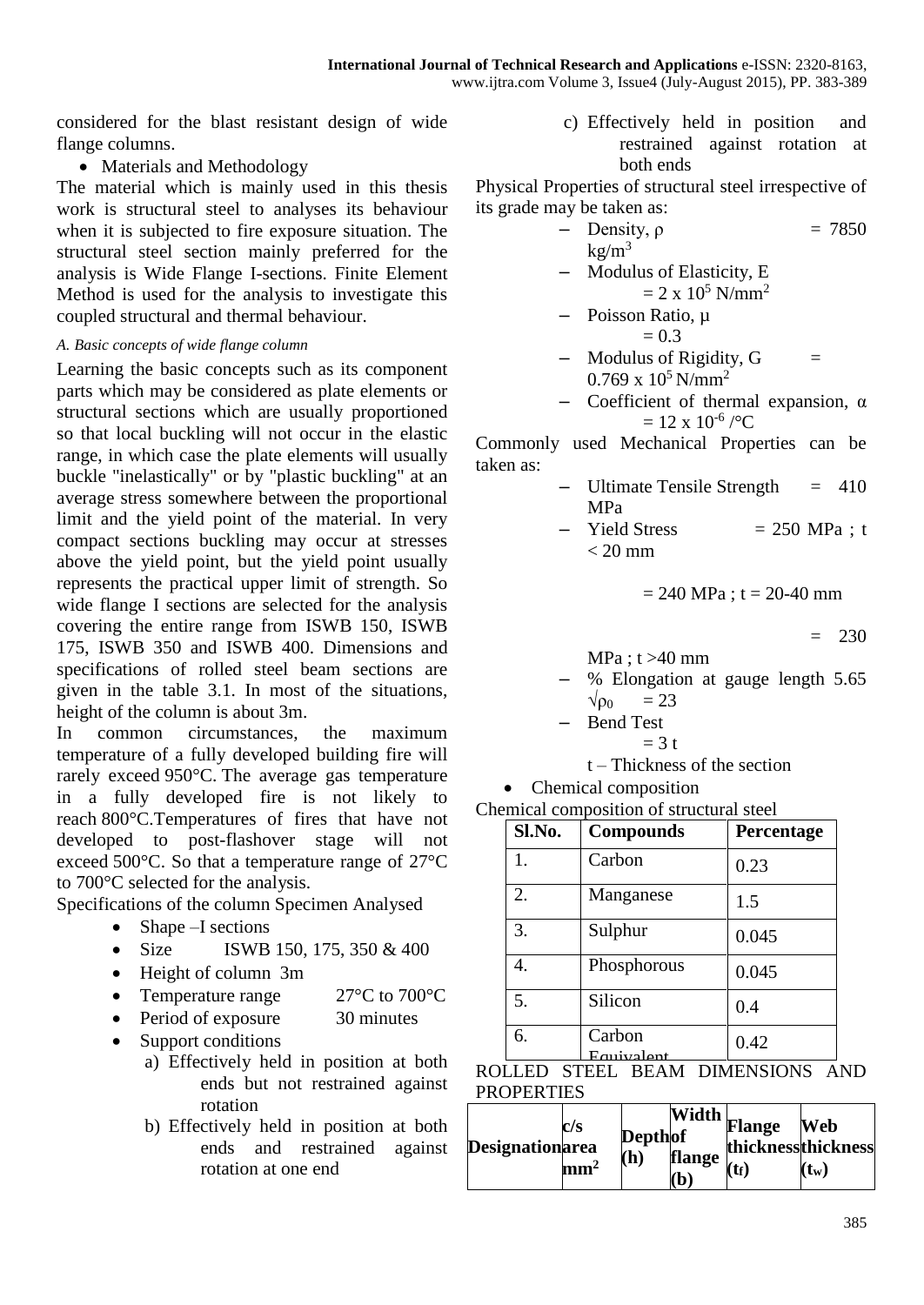| ISWB 150 2167 150     |     | 100 |      | 5.4 |
|-----------------------|-----|-----|------|-----|
| ISWB 175 2811 175 125 |     |     |      | 5.8 |
| ISWB 350 7250 350     |     | 200 | 11.4 |     |
| <b>ISWB 400 8501</b>  | 400 | 200 | 13   | 8.6 |

## *B. Permissible Stresses and Load Calculation*

Common hot rolled steel members used for carrying axial compression, usually fail by flexural buckling. The buckling strength of these members is affected by residual stresses, initial bow and accidental eccentricities of load. To account for all these factors, the strength of members subjected to axial compression is defined by buckling class a, b, c, and d. Permissible stresses and loads are calculated as per IS 800: 2007

- Formulas used are
	- Design Compressive Strength
		- $P_d = A_e$  x  $f_{cd}$
		- A<sup>e</sup> effective sectional area
		- f<sub>cd</sub> Design compressive stress
	- Design Compressive Stress,
- $f_{cd} = (f_y / Y_{mo}) / (φ + (φ<sup>2</sup> λ<sup>2</sup>)<sup>0.5</sup>)$ 
	- $\varphi = 0.5(1+\alpha(\lambda-0.2)+\lambda^2)$
	- Non –dimensional effective slenderness ratio,  $\lambda = \sqrt{f_y / g}$  $f_{cc}$ )

Euler buckling stress, 
$$
f_{\text{cc}} = \pi^2 E / (KL/r)^2
$$

Design Compressive Strength for column sections

| <b>Item</b>     | <b>Support</b><br><b>Condition</b><br>(a)<br>(kN) | <b>Support</b><br><b>Condition</b><br>(b)<br>(kN) | <b>Support</b><br><b>Condition</b><br>(c)<br>(kN) |
|-----------------|---------------------------------------------------|---------------------------------------------------|---------------------------------------------------|
| <b>ISWB 150</b> | 161.2459                                          | 233.5905                                          | 310.3937                                          |
| <b>ISWB 175</b> | 298.9789                                          | 405.8403                                          | 490.2104                                          |
| <b>ISWB 350</b> | 1273.9657                                         | 1418.9220                                         | 1499.0223                                         |
| <b>ISWB 400</b> | 1496.2253                                         | 1665.1705                                         | 1758.5615                                         |

# *C. Finite Element Analysis*

The finite element method (FEM) is the most popular simulation method to predict the physical behaviour of structures. Since analytical solutions are in general not available for most daily problems. The finite element method models were developed Results of Coupled Analysis

to analyse the behaviour of structural steel under elevated temperature using the ANSYS program. Element types used are SOLID 92 and SOLID 45 for structural analysis and SOLID87 and SOLID70 for thermal analysis. The newton raphson method of analysis was used to compute the non linear response. The application of the load up to failure was done incrementally as required by the newton raphson procedure.

# III. RESULTS

Analysis is done on two steps. First the column section is analysed structurally, then its behaviour is compared with coupled thermal and structural analysis of column section.

# *A. Structural Analysis*

Structural analysis is the determination of the effects of [loads](https://en.wikipedia.org/wiki/Structural_load) on physical [structures](https://en.wikipedia.org/wiki/Structure) and their [components.](https://en.wikipedia.org/wiki/Structural_engineering#Structural_elements) In this analysis, the column section is assumed to be loaded with a permissible load which is calculated using permissible stress. Due to this permissible load the structure will deflects, it should be within the permissible limit i.e., approximate zero.

Columns selected for the analysis are short columns and it only undergoes crushing due to compression. So the deflection due to permissible stress is zero. From the analysis results shown in table IV, it is clear that the calculated permissible stresses produce approximate zero deflection.

# *B. Coupled Thermal and Structural Analysis*

Coupled analysis in which the column section is analysed both structurally and thermally. Thus we get the behaviour of columns subjected to axial loading with fire exposure. As a structural part, the section is subjected to permissible loading with different support condition and in thermal analysis, this loaded structure is exposed to a temperature range for a period of 15 minutes.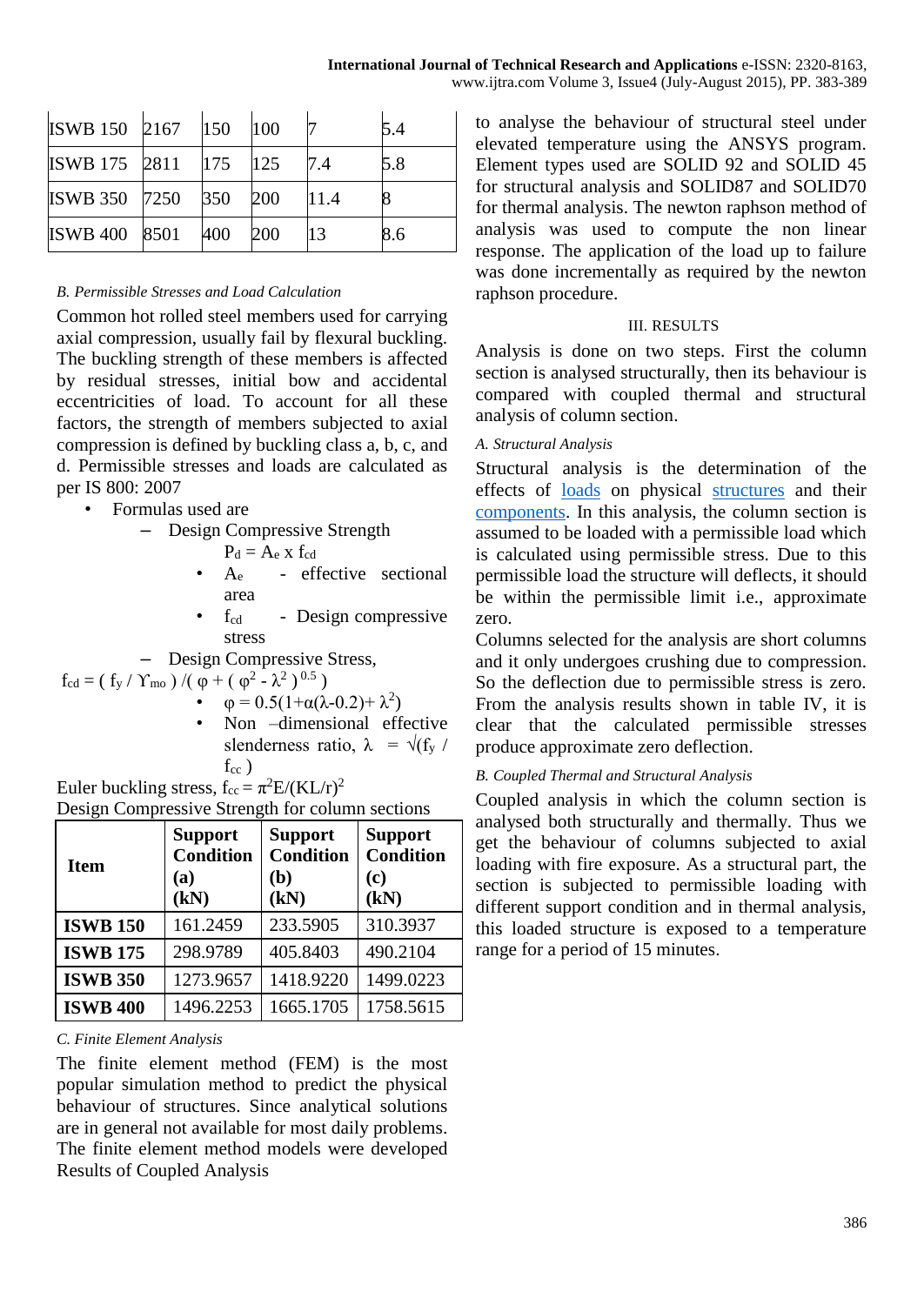| <b>Support condition</b>                                             | <b>Items</b>    | <b>Displacement</b><br>vector sum | <b>Permissible load</b> | <b>Stiffness</b> |
|----------------------------------------------------------------------|-----------------|-----------------------------------|-------------------------|------------------|
|                                                                      | <b>ISWB 150</b> | 0.03189                           | 161.2459                | 5056.3159        |
| Effectively held in position at<br>both ends but not restrained      | <b>ISWB 175</b> | 0.038319                          | 298.9789                | 7802.3682        |
| against rotation                                                     | <b>ISWB 350</b> | 0.071643                          | 1273.9657               | 17782.14         |
|                                                                      | <b>ISWB 400</b> | 0.0804815                         | 1496.2253               | 18590.92         |
|                                                                      | <b>ISWB 150</b> | 0.031890                          | 233.5905439             | 7324.8838        |
| Effectively held in position at<br>restrained<br>ends<br>and<br>both | <b>ISWB 175</b> | 0.038319                          | 405.8402951             | 10591.098        |
| against rotation at one end                                          | <b>ISWB 350</b> | 0.071643                          | 1418.9220               | 19805.45         |
|                                                                      | <b>ISWB 400</b> | 0.0804815                         | 1665.1705               | 20690.1          |
|                                                                      | <b>ISWB 150</b> | 0.031890                          | 310.393657              | 9733.2599        |
| Effectively held in position                                         | <b>ISWB 175</b> | 0.038319                          | 490.2103832             | 12792.88         |
| and restrained against rotation<br>at both ends                      | <b>ISWB 350</b> | 0.071643                          | 1499.0223               | 20923.5          |
|                                                                      | <b>ISWB 400</b> | 0.0804815                         | 1758.5615               | 21850.506        |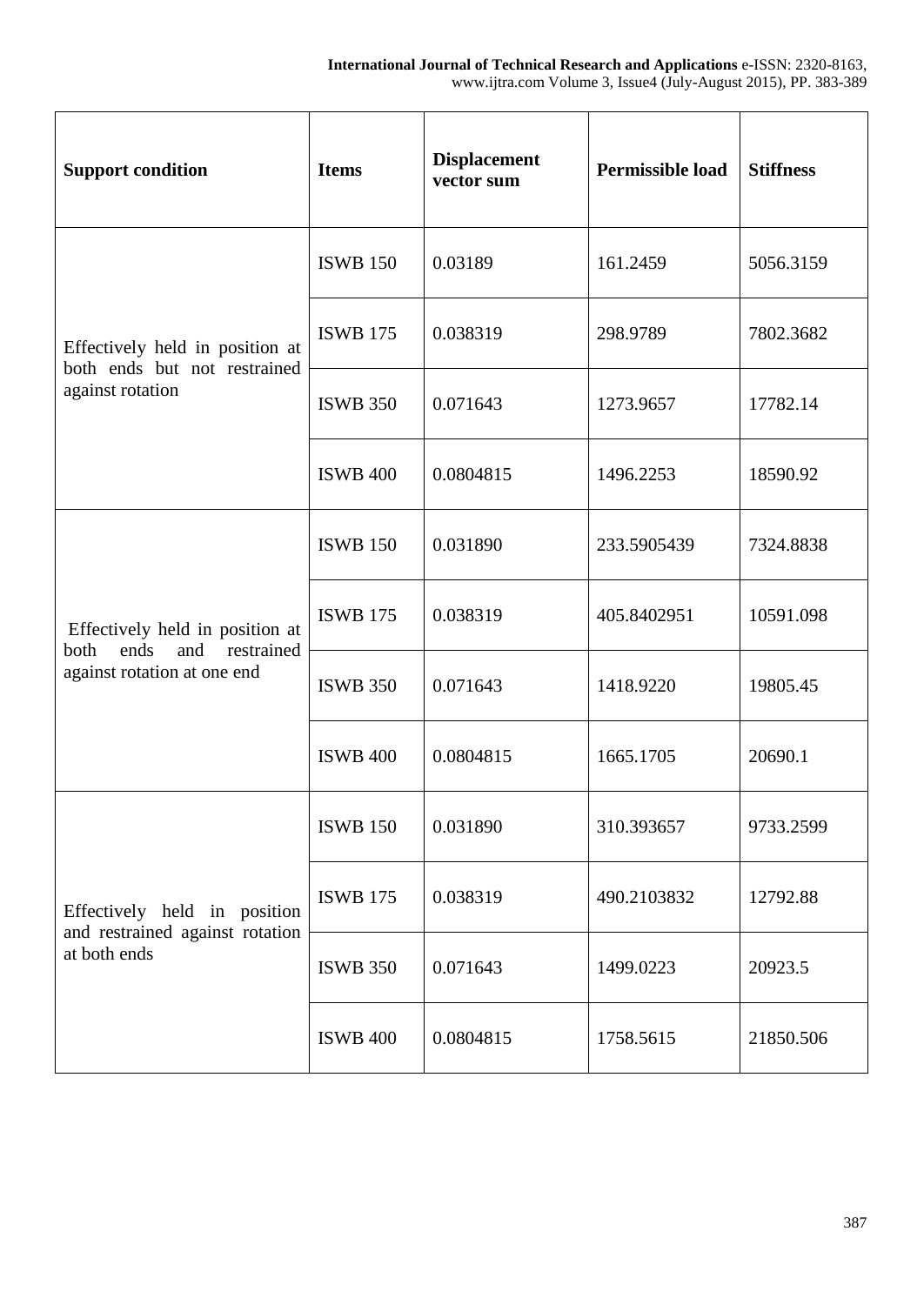

*Temperature-deflection graph of ISWB 150*

From the coupled analysis it is clear that the column behaves as slender and buckles when the temperature increases. Fig 1 shows the buckling pattern of ISWB 175 in the temperature range 400 - 500°C. The temperature-deflection graph of ISWB 175 (Fig 3) show that it fails when the temperature increases beyond 500°C. But the temperaturedeflection graph of ISWB 150 (Fig 2) shows that it fails when the temperature increases just to 600°C. In case of ISWB 350, the temperature-deflection graph shows that the failure range is in between 600 - 700°C. This is similar to that of ISWB 150. The temperature-deflection graph of ISWB 400 is similar to that of ISWB 350 but it fails at 400°C just before it reaches the permissible loading condition.



Temperature-deflection graph of ISWB 175



Temperature-deflection graph of ISWB 350



Temperature-deflection graph of ISWB 400